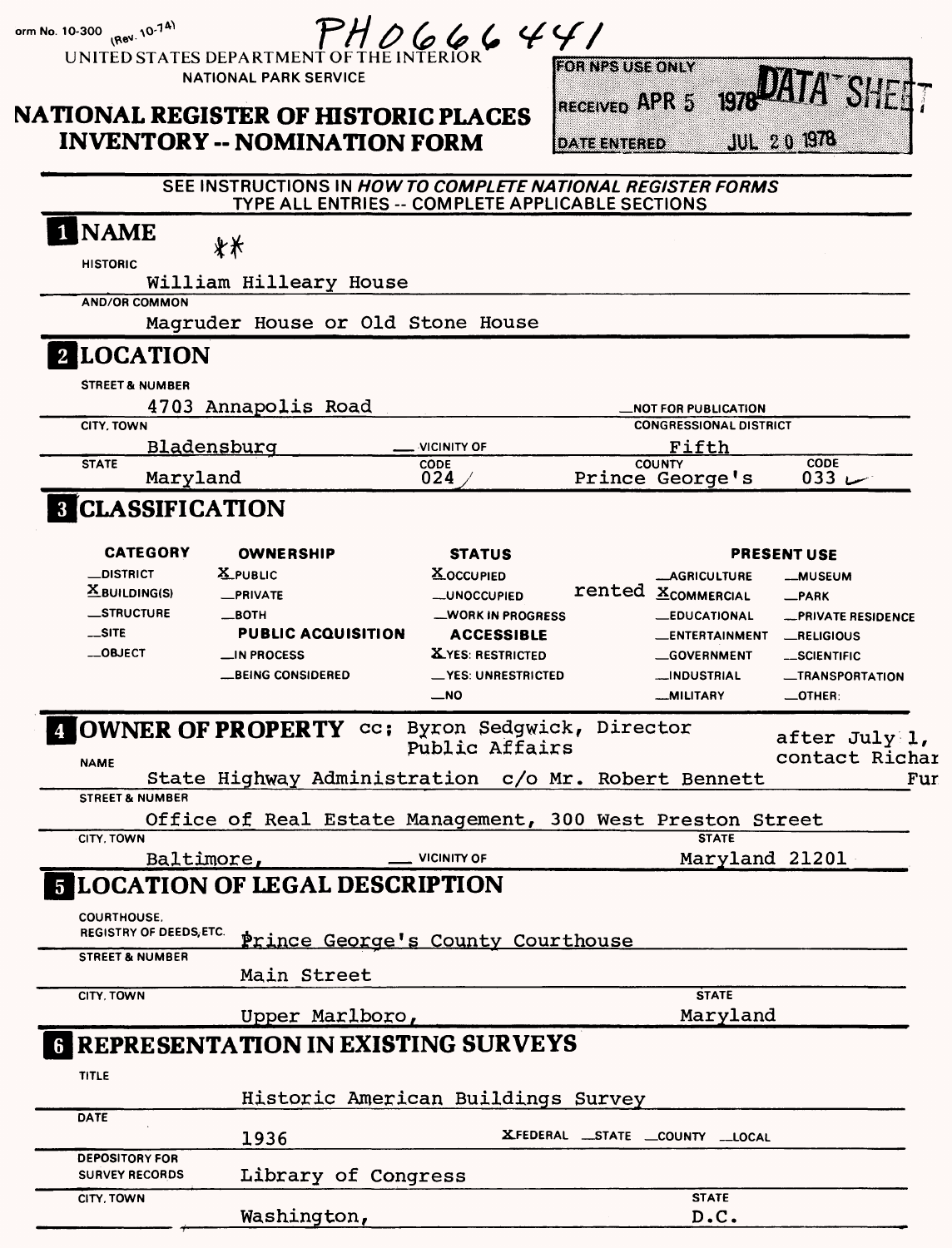## **DESCRIPTION**

|                   | <b>CONDITION</b>     | <b>CHECK ONE</b>  | <b>CHECK ONE</b>      |                              |
|-------------------|----------------------|-------------------|-----------------------|------------------------------|
| <b>LEXCELLENT</b> | <b>LDETERIORATED</b> | <b>LUNALTERED</b> | <b>XORIGINAL SITE</b> |                              |
| $X_{\text{GOOD}}$ | __RUINS              | <b>XALTERED</b>   | __MOVED               | $\mathsf{DATE}\_\_\_\_\_\_\$ |
| <b>__FAIR</b>     | <b>UNEXPOSED</b>     |                   |                       |                              |

**DESCRIBE THE PRESENT AND ORIGINAL (IF KNOWN) PHYSICAL APPEARANCE**

The old Stone House or the William Hilleary house at Bladensburg, Prince George's County, Maryland is located within the State Highway right-of-way on the west side of Maryland Route 201 where it passes over Maryland The south-bound access road onto Route 201 passes to the west and south of the house. The house faces north and is one-and-one-half stories high on this side. The south or rear is two-and-one-half stories high. The land slopes from north to south.

The stone walls of the house, built circa  $1742 - 1746$  were at sometime stuccoed and scored to resemble ashlar masonry. Some of the stucco is<br>now coming loose, exposing the broken sandstone construction. The north now coming loose, exposing the broken sandstone construction. and south slopes of the gambrel roof are each pierced by three evenly spaced gable dormers with six-over-six-light windows. A foot square solid timber which appears to be the wall plate/cornice is exposed beneath the eaves. It is decorated with curved molding on the projecting underside where it joins the walls. The north wall conceals one interior chimney, while at the opposite end of the house is an exterior chimney. There are very small windows on each side of both chimneys at the peak of the roof.

The main entrance is centered on the five-bay north facade. On either side of it are two evenly spaced nine-over-nine-light sash windows. Four small basement windows are beneath these at ground level. The walls of the house, at the doorway, are curved inward, toward the doorway, decreasing their thickness. The wide door has six panels--two tall panels at the top and bottom and, two square ones in the center. A modern doorway has been placed in the southeast corner of the house for outside access<br>to the first floor kitchen. It has a small stoop and stairway leading to the first floor kitchen, It has a small stoop and stairway leading to<br>the rear ground level, The windows at the first floor level on the south The windows at the first floor level on the south side of the house are unevenly spaced as are the doors and windows on the ground level. All the openings at ground level have vaulted lintels of brick. Near the west end there is a door with a six~over-six window on each side of it. At the opposite end of the rear wall is a doublewidth door and one window of four lights.

All the windows on the first floor have or have had inside shutters. Some of the window glass is old. All the ceilings on the first floor are twelve feet high. The floors are pine. They appear to be sturdy. The interior walls are of masonry. The wood framing in the attic and under the floor where visible appears to be oak.

The floor plan is similar on all three floors being that of a center hallway, with a room on either side of it at the front of the house. The hall terminates in the southwest room at the rear of the house on the first floor and in the cellar. The main entrance door (north facade) is panelled both inside and outside. It is extremely wide and has HL hinges. It is set in a conventional frame on the top and west side. The east side has no trim on the frame, being set flush with the east wall of the hallway. The door and window casings are about six inches wide. Only one

See Continuation Sheet #1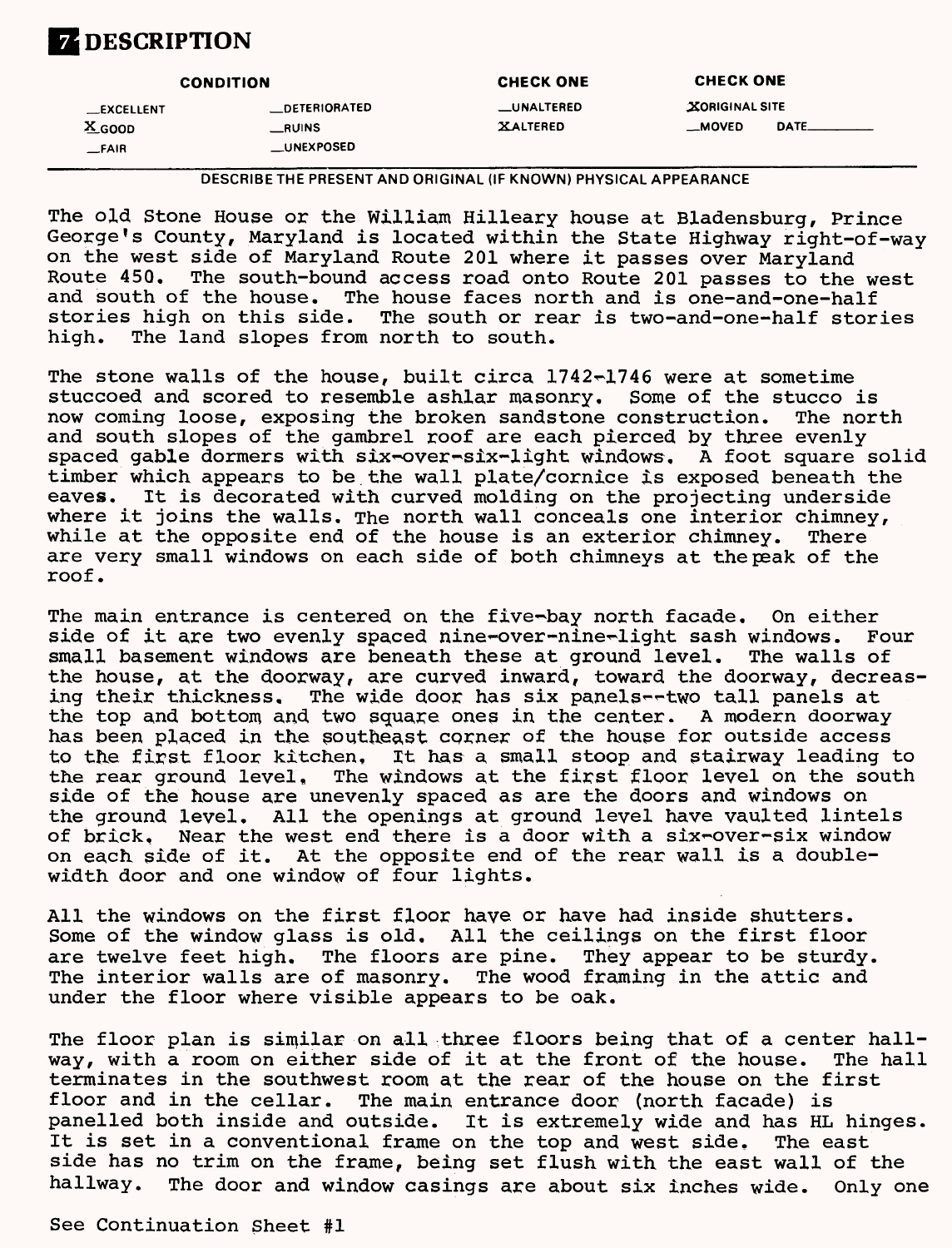# **01 SIGNIFICANCE**

| <b>PERIOD</b>       | AREAS OF SIGNIFICANCE -- CHECK AND JUSTIFY BELOW |                                |                               |                                 |  |
|---------------------|--------------------------------------------------|--------------------------------|-------------------------------|---------------------------------|--|
| <b>_PREHISTORIC</b> | <b>_ARCHEOLOGY-PREHISTORIC</b>                   | COMMUNITY PLANNING             | <b>LANDSCAPE ARCHITECTURE</b> | RELIGION                        |  |
| $-1400-1499$        | <b>_ARCHEOLOGY-HISTORIC</b>                      | <b>__CONSERVATION</b>          | $-LAW$                        | _SCIENCE                        |  |
| $-1500-1599$        | $-$ AGRICULTURE                                  | <b>ECONOMICS</b>               | <b>LITERATURE</b>             | $\_$ SCULPTURE                  |  |
| $-1600-1699$        | $A$ RCHITECTURE                                  | $\_EDUCA$ TION                 | -MILITARY                     | _SOCIAL/HUMANITARIAN            |  |
| X_1700-1799         | ART                                              | <b>ENGINEERING</b>             | $\equiv$ MUSIC                | $I$ HEATER                      |  |
| $-1800-1899$        | COMMERCE                                         | <b>LEXPLORATION/SETTLEMENT</b> | <b>_PHILOSOPHY</b>            | _TRANSPORTATION                 |  |
| $-1900-$            | $\sim$ COMMUNICATIONS                            | _INDUSTRY                      | _POLITICS/GOVERNMENT          | <b>DOTHER (SPECIFY)</b><br>loca |  |
|                     |                                                  | $\Box$ INVENTION               |                               | histor                          |  |
|                     |                                                  |                                |                               |                                 |  |

### **SPECIFIC DATES 1742-1746 BUILDER/ARCHITECT**

#### **STATEMENT OF SIGNIFICANCE**

Located on the historic Bladensburg-Annapolis Road and within two blocks of the old road to Baltimore (now  $\tilde{U}$ , S.  $\sharp \hat{1}$ ), this house is the only 18th century stone, gambrel-roofed house in Prince George's County. The central location of this property apparently made it very popular with the medical profession. Five doctors have lived here.

In 1742 William Hilleary purchased Lot #32 from the Bladensburg Town Commissioners, The Town Record Book in 1746 states that Hilleary had complied with the law in building his house with a minimum of 400 square feet and a masonry chimney. 1 In 1764 Hilleary sold the property to Richard Henderson. 2 Henderson termed this building his"...mansion house., with Lots 32, 33 and 34, when he sold it to Dr. David Ross in 1793. 3 Henderson was a prominent merchant and land speculator, had served as a County Justice and was well-known for his "paper wars" in the Maryland Journal and Baltimore Advertiser with Levi Gantt and Alexander Clagett.4 George Washington's diary, May 9, 1787, states that he dined at Richard Henderson's in Bladensburgh.<sup>5</sup> Henderson and Ross were not only business partners in the Frederick Forge on Antietam Creek and neighbors in Bladensburg, but had married sisters, the daughters of John Brice who was Chief Justice of the Province. 6 Dr. David Ross, a surgeon and merchant, was the "Agent Victualer" for the Maryland troops during the French and Indian War. He was an original inhabitant of Bladensburg, had served as a Town Commissioner, and from 1750 to 1759 had been a Justice of the County Court.<sup>7</sup>

Owners or occupants during the 19th century include names which also have been prominent in Prince George's County: Dr. Alexander Mitchell, Leonard M, Deakins, Dr. William Draine, Dr. Benjamin Day and Dr. Archibald Magruder.<sup>8</sup>

In August, 1814 the invading British troops would necessarily have passed this house, Unproven stories, yet very probably because of the proximity of the house to the battlefield, relate that the only American civilian resistance offered at Bladensburg came from this house, Later that day, after the battle, the house was used for a hospital.

The house had always been used as a residence and kept in good repair<br>until it was taken by the State Highway Administration in 1954. Sinc it was taken by the State Highway Administration in 1954. Since that time, it has been used as an antique shop.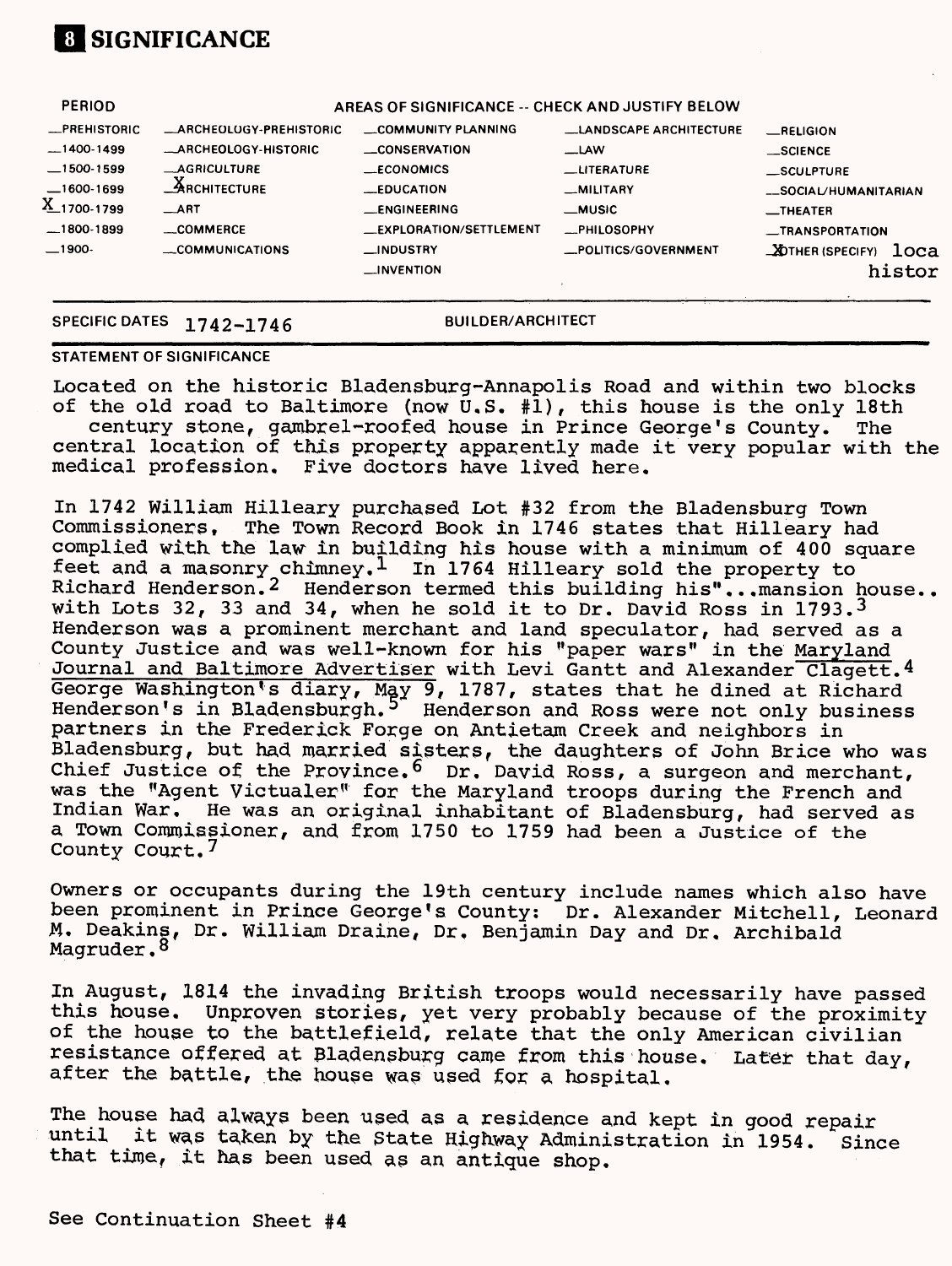## **Q MAJOR BIBLIOGRAPHICAL REFERENCES** PRIMARY SOURCES

Prince George's County Courthouse, Upper Marlboro, Maryland Land Reocrds - TT:339. JRM#10:69, ON#1:291 and 371 Hall of Records, Annapolis, Maryland Federal Tax Assessment, 1798, Particular List of Dwelling Houses,

Oxon, New

SEE CONTINUATION SHEET #5

## **LOGEOGRAPHICAL DATA**

**ACREAGE OF NOMINATED PROPERTY.**  .07 acres **UTM REFERENCES**



|                                                                                                                                                                                                | LIST ALL STATES AND COUNTIES FOR PROPERTIES OVERLAPPING STATE OR COUNTY BOUNDARIES |                                  |                        |                                                                                 |
|------------------------------------------------------------------------------------------------------------------------------------------------------------------------------------------------|------------------------------------------------------------------------------------|----------------------------------|------------------------|---------------------------------------------------------------------------------|
| <b>STATE</b>                                                                                                                                                                                   | <b>CODE</b>                                                                        | <b>COUNTY</b>                    |                        | <b>CODE</b>                                                                     |
| <b>STATE</b>                                                                                                                                                                                   | <b>CODE</b>                                                                        | <b>COUNTY</b>                    |                        | CODE                                                                            |
| <b>IT FORM PREPARED BY</b>                                                                                                                                                                     |                                                                                    |                                  |                        | ת דמ                                                                            |
| <b>NAME / TITLE</b>                                                                                                                                                                            |                                                                                    |                                  |                        |                                                                                 |
| Margaret W. Cook and Ruth Lockard, Members                                                                                                                                                     |                                                                                    |                                  |                        |                                                                                 |
| ORGANIZATION Prince George's County Committee of                                                                                                                                               |                                                                                    |                                  | DATE                   |                                                                                 |
| the Maryland Historical Trust                                                                                                                                                                  |                                                                                    |                                  | April 1977             |                                                                                 |
| <b>STREET &amp; NUMBER</b><br>5621 Delaware Drive                                                                                                                                              |                                                                                    |                                  | <b>TELEPHONE</b>       |                                                                                 |
| <b>CITY OR TOWN</b>                                                                                                                                                                            |                                                                                    | $(301)$ 839-3638<br><b>STATE</b> |                        |                                                                                 |
| Oxon Hill,                                                                                                                                                                                     | Maryland                                                                           |                                  |                        |                                                                                 |
| <b>IN STATE HISTORIC PRESERVATION OFFICER CERTIFICATION</b><br>NATIONAL <sub>---</sub>                                                                                                         | THE EVALUATED SIGNIFICANCE OF THIS PROPERTY WITHIN THE STATE IS:                   | $STATE$ <sub>----</sub>          | LOCAL X                |                                                                                 |
| As the designated State Historic Preservation Officer for the National Historic Preservation Act of 1966 (Public Law 89-665), I                                                                |                                                                                    |                                  |                        |                                                                                 |
| hereby nominate this property for inclusion in the National Register and certify that it has been evaluated according to the<br>criteria and procedures set forth by the National Park Service |                                                                                    |                                  |                        |                                                                                 |
| STATE HISTORIC PRESERVATION OFFICER SIGNATURE                                                                                                                                                  |                                                                                    |                                  | $\mathcal{V}$ ohnee    |                                                                                 |
| <b>TITLE</b>                                                                                                                                                                                   | STATE HISTORIC PRESERVATION OFFICER                                                |                                  | <b>DATE</b>            |                                                                                 |
| <b>FOR NPS USE ONLY</b>                                                                                                                                                                        |                                                                                    |                                  |                        |                                                                                 |
| I HEREBY CERTIFY THAT THIS PROPERTY IS INCLUDED IN THE NATIONAL REGISTER                                                                                                                       |                                                                                    |                                  |                        |                                                                                 |
|                                                                                                                                                                                                |                                                                                    |                                  | DATE                   | IS ZZ CENT                                                                      |
| $82$ x x x w ws                                                                                                                                                                                |                                                                                    |                                  | äom<br>$\sim$ , $\sim$ | ស្តែង ( <b>ស.ភេខ<u>ឃុំឈូ</u>ខ.</b> ឧ.ភ <b>.</b> ឧ <sub>ភ</sub> ា ស្តេច ស្តែ នេះ |
| An S                                                                                                                                                                                           |                                                                                    |                                  | DATE                   | ь.                                                                              |
|                                                                                                                                                                                                |                                                                                    |                                  |                        |                                                                                 |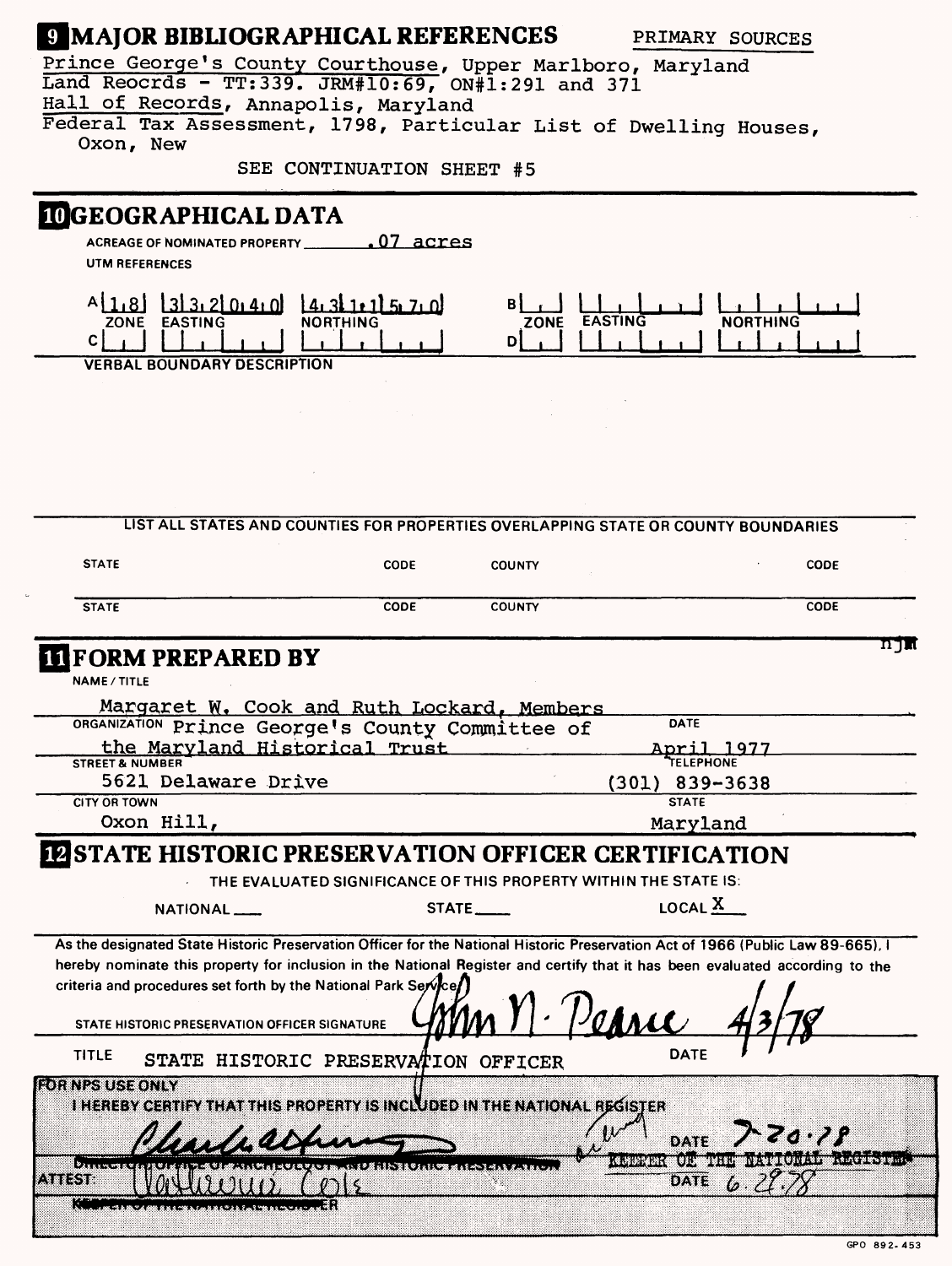### **NATIONAL REGISTER OF HISTORIC PLACES INVENTORY - NOMINATION FORM**



William Hilleary House Prince George's County,<br>Marvland TEM NUMBER 7 CONTINUATION SHEET Maryland ITEM NUMBER 7 PAGE 1

DESCRIPTION (continued)

old interior door is in place on the first floor but hinge marks show on all the door casings. There is no ceiling molding in the hallway. Some old chair rail, about nine inches wide, remains. There is plaster below the railing. The stair is partly enclosed, the bottom and top are open. The steps twist. There is balustrade at the bottom of the stairs, across the hallway window at first floor level and at the landing area on the second floor. The newel post and the spindles are turned. The newel post and the spindles are turned.

The northeast room has two windows on the north wall with inside shutters in place with ring pulls and butterfly hinges. The exposed surfaces of the shutters are three-panelled, with a small square panel<br>in the center. There is no ceiling molding in this room. The door an There is no ceiling molding in this room. The door and window trim matches that in the hallway. Beneath each window is a single-panel, about 14 inches deep, and a window seat. The wall beneath the seat is plastered. The fireplace in this room is in working condi-<br>tion. It has a modern facing and a mantel of cut grav stone. It has a modern facing and a mantel of cut gray stone.

The southeast room has been partitioned with a wood wall to create space at the extreme east end of the room for a modern kitchen. One window<br>on the south wall has inside shutters and a window seat. The shutters on the south wall has inside shutters and a window seat. on this window do not match the others in the house. This room is connected to the southwest room by a wide, plain, flat-topped archway. The southwest room is the largest in the house. The woodwork, which appears to be very old, has been removed, cleaned chemically and replaced A fireplace is centered on the west wall and has a closet on either<br>side. These closets or cupboards have doors flush with the wall--no These closets or cupboards have doors flush with the wall--no evidence of trim is readily visible. The mantel shelf is plain with a simple curved molding beneath it. The trim on the front of the fireplace is plain wood panelling. The plaster ceiling molding is multicurved, about ten inches wide. The chair rail, window and doorway trim, shutters and window seats are similar to those in the northeast room. The northwest room, known as "the doctor's office," is a very small room<br>behind the main staircase. There is a small fireplace across the south-There is a small fireplace across the southwest corner of the room which is covered over. Some chair rail remains in place. There is one window on the north wall, with window seat, and the shutters haye been covered over. The window has some old glass, with "Rosa" etched on one pane. The door is panelled, has most of an old lock and hugh HL hinges. There are two wall paintings, about 18 inches square of undetermined age.

The cellar is divided into four rooms and has a concrete floor. All the walls and the ceiling are plastered over except in the area under the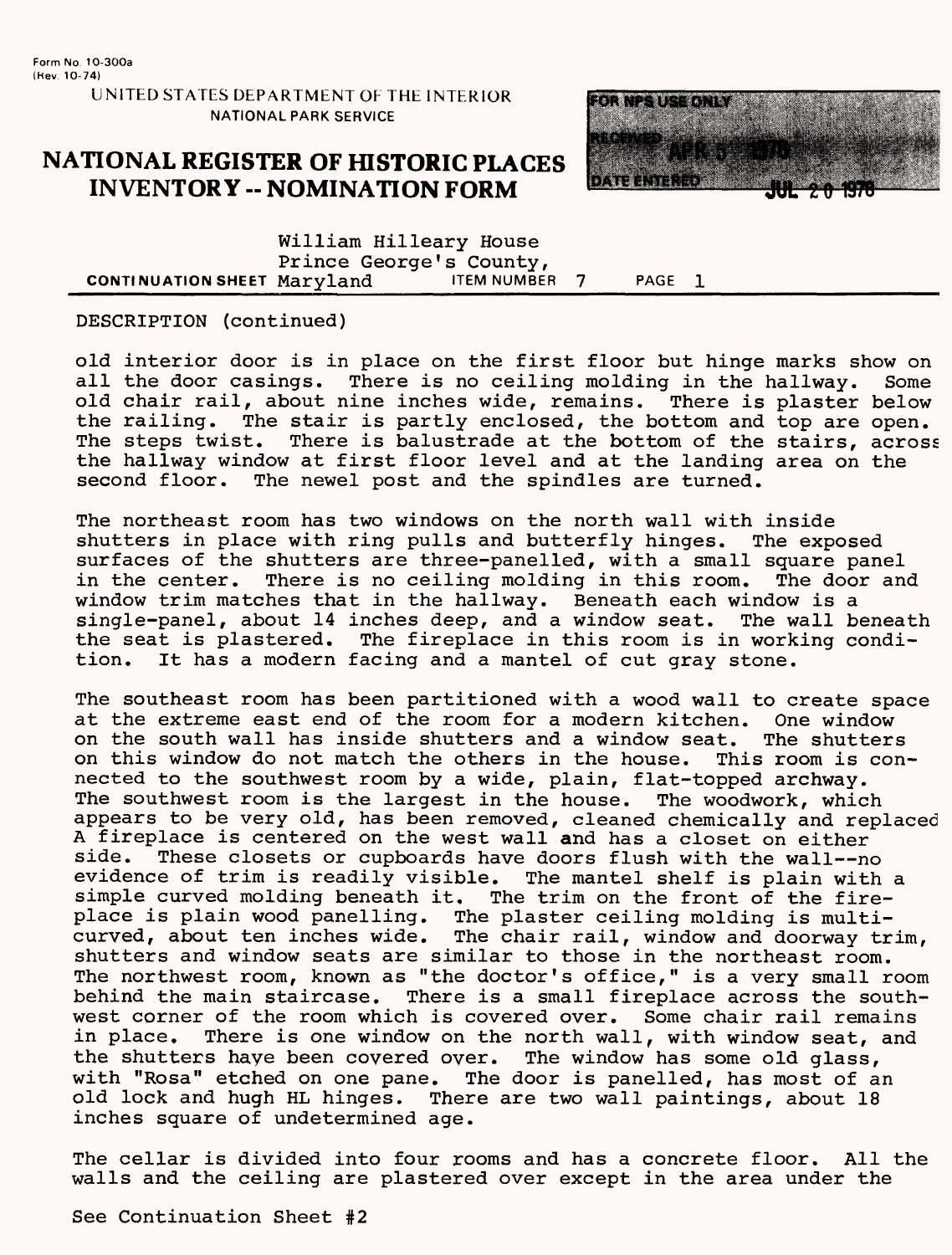### **NATIONAL REGISTER OF HISTORIC PLACES INVENTORY -- NOMINATION FORM**



William Hilleary House Prince George's County,<br>Marvland FIEM NUMBER 7 CONTINUATION SHEET Maryland ITEM NUMBER 7 PAGE 2

#### DESCRIPTION (continued)

front porch. The interior walls are very thick. There are two small<br>four-light windows at ground level in each room on the north. There four-light windows at ground level in each room on the north. are three windows on the south side, the one in the southeast room is<br>smaller than the two in the west room. There is an outside door in smaller than the two in the west room. There is an outside door in<br>the southwest room and a new double one in the southeast room. This the southwest room and a new double one in the southeast room. latter doorway has a hex sign made in flatheaded nails--a swastika inside a circle. The age and origin of this design are not known. All these<br>exterior openings have arched lintels. The southwest room has a large exterior openings have arched lintels. fireplace on the west wall which still has the cooking crane in place. There is a low door between the two south rooms with door casing and fran fastened with wooden pegs. On the east wall there is a supporting arch beneath the chimney. The northeast room is connected to the southeast room by a pointed-arched doorway. There is a supporting arch on the east wall for the chimney above. The northwest room is connected to the south west room by a low doorway. The furnace is now located in front of the supporting arch for the chimney across the southwest corner. The south wall has a shallow unglazed window which opens into the southwest room. The wood in the staircase area in the northeast corner of the room is exposed and unfinished. There is a low door on the north wall which enters a room under the front porch which has stone walls and a vaulted ceiling of brick.

The stairway enters the upstairs center hall on the west side. A balustrade defines the open edges of the hall floor. The handrail and spindles are of the same pattern as on the first floor, and the corner and end posts are turned in a similar pattern to the spindles but are larger. There is one dormer window in the north end of the hall and another in the south end which has been divided off as a bathroom. The another in the south end which has been divided off as a bathroom. floors are wide pine boards.

The hall doors to the three bedrooms all appear to be old. The are four-panelled and have large HL hinges. There have been fireplaces in tt southwest and northeast rooms which are now covered. The southwest room has a cupboard built into its north wall. The door is panelled and has HL hinges. The doorway beside this cupboard leads to a tiny hall room that gives entry to the attic staircase. The doors and walls in this hall room are wide, vertical, beaded boards. The stair twists tightly against the chimney to the attic. The attic floor is wide planks. The roof is supported by trusses consisting of pinioned rafters with collar beams and queen posts. There is no ridge pole.

The description of this house in the 1798 Federal Direct Tax list in-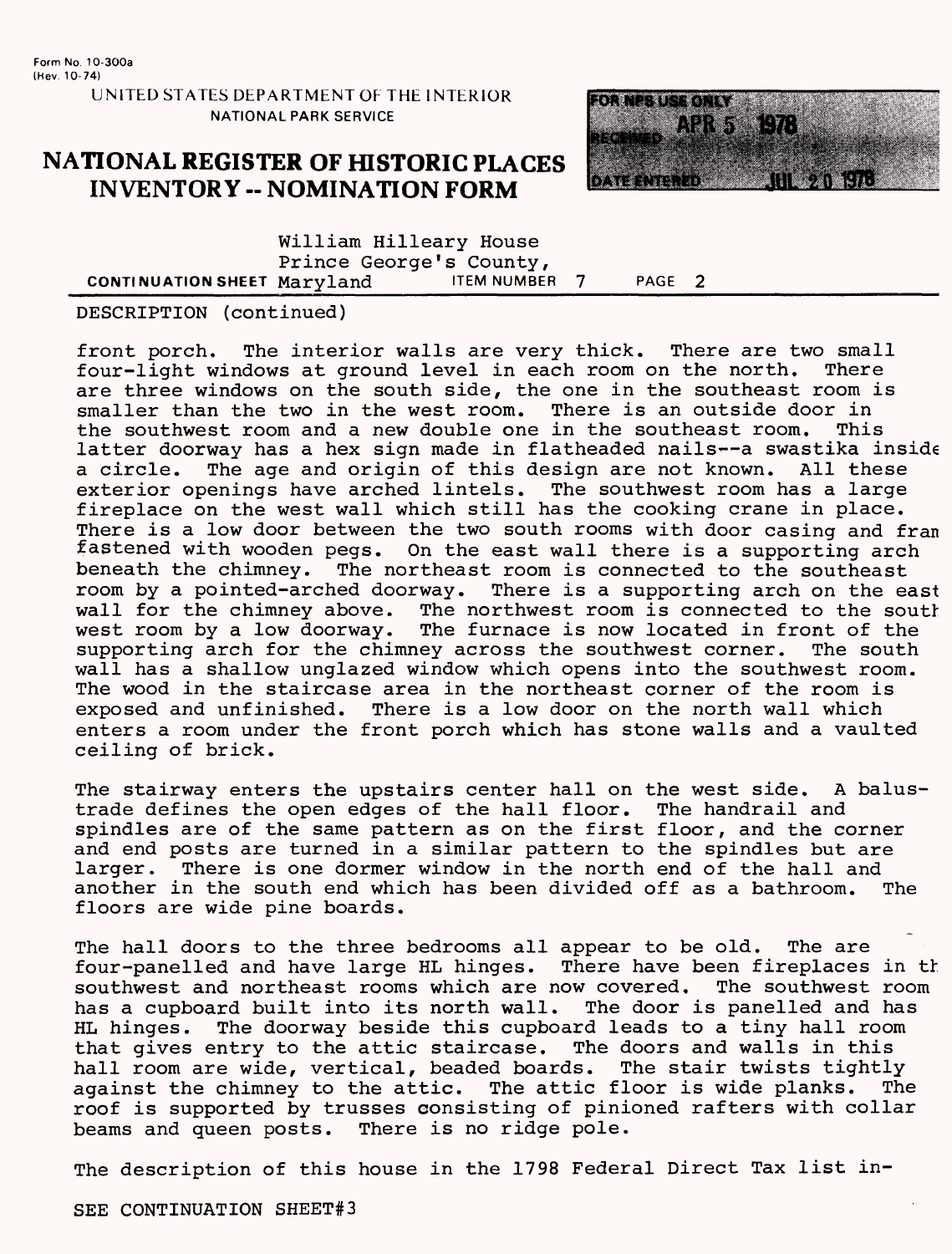### **NATIONAL REGISTER OF HISTORIC PLACES INVENTORY -- NOMINATION FORM**



William Hilleary House Prince George's County,<br>Maryland UIEM NUMBER **CONTINUATION SHEET MATYLAND COULD TITEM NUMBER 7 PAGE 3** 

DESCRIPTION (continued)

eludes one stone dwelling house, one story and a half high, 43' x 30', with seven windows 5'3" x 2'4" and six other windows; one log wash house, 26' x 20'; one frame milk house,  $16'$  square; one stone meat house, 16' x 10'; one hen house; and one framed stable with shed, 10'xl2'. None of the outbuildings remain.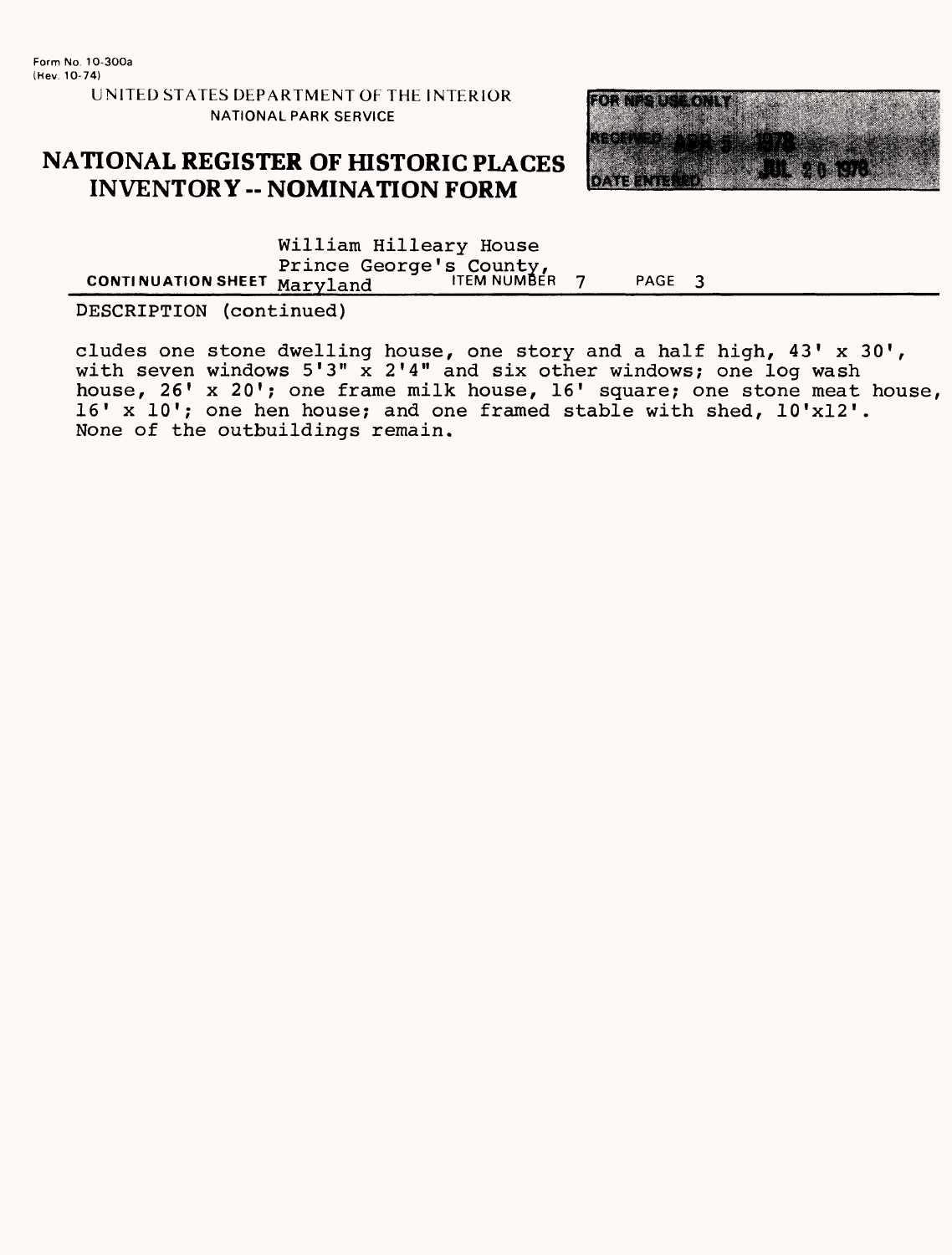### **NATIONAL REGISTER OF HISTORIC PLACES INVENTORY - NOMINATION FORM**



William Hilleary House Prince George's County,<br>Marvland FIEM NUMBER 8 **CONTINUATION SHEET Maryland** ITEM NUMBER 8 PAGE 4

STATEMENT OF SIGNIFICANCE (Footnotes)

 $\mathbf{1}$ 

Record Book of the Town of Bladensburgh, 1742-1836, Microfile M-265, Hall of Records, Annapolis, Maryland, pp. 4 and 7.

2

Deed Liber TT, folio 339, Prince George's County Land Records, Courthouse, Upper Marlboro, Maryland.

3 Deed Liber JRM#10, folio 69, Prince George's County Land Records, Courthouse, Upper Marlboro, Maryland.

<sup>4</sup> David C. Skaggs and Richard K. MacMaster, "Post Revolutionary Letters of Alexander Hamilton, Piscataway Merchant, January-June, 1784, "Maryland Historial Magazine, v. 63, p. 28.

 $^5$ Diaries of George Washington, edited by John C. Fitzpatrick, Boston and New York 1925, v. 3, p. 215.

<sup>6</sup>Maryland Gazette, Annapolis, Maryland. 19 Nov. 1761 and 4 Sept. 1750.

Louise Joyner Hienton, Prince George's Heritage, Baltimore, 1972, p. 162.

8 Deed Liber ON#1, folio 291 and 371, Prince George's County Land Records, Courthouse, Upper Marlboro, Maryland.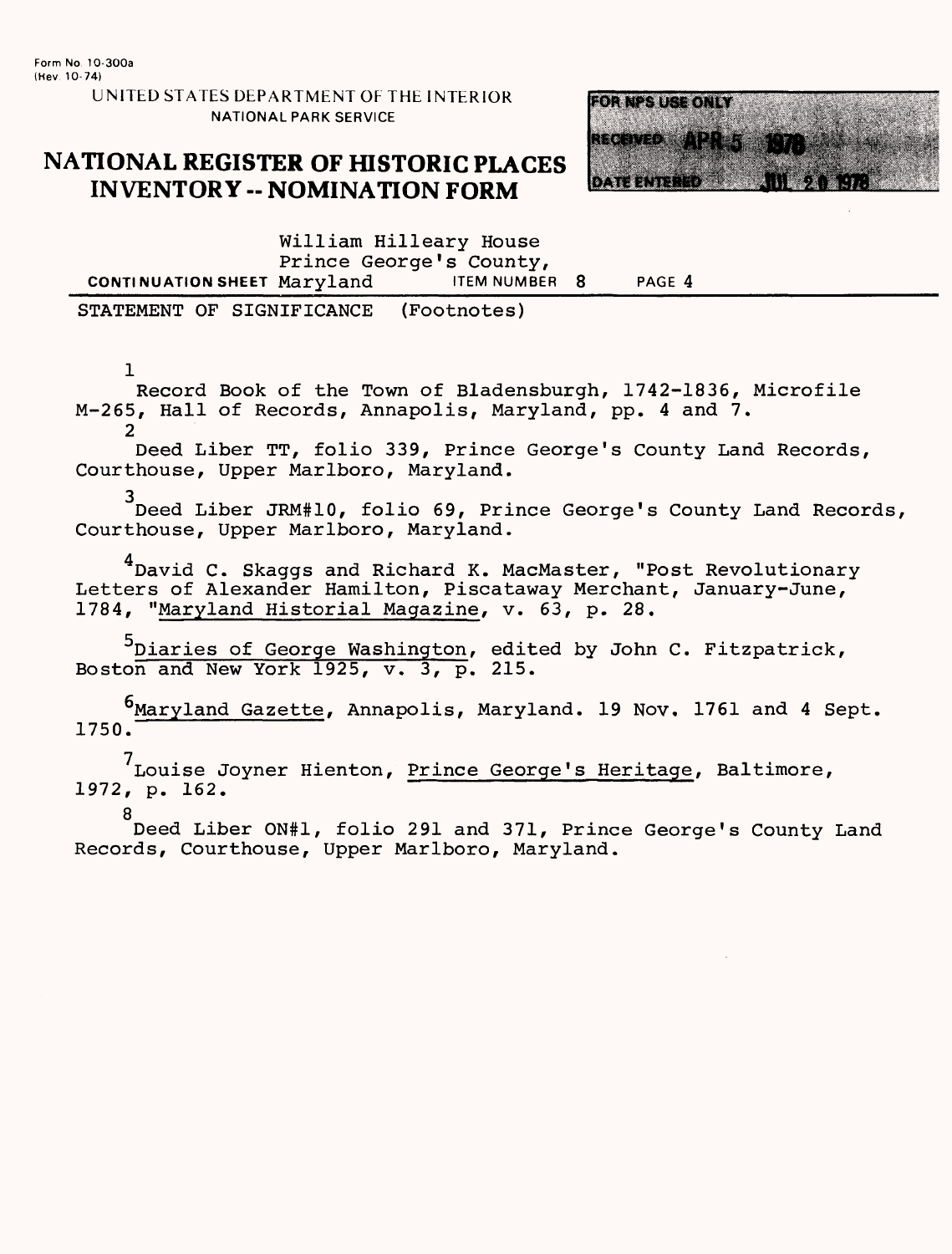### **NATIONAL REGISTER OF HISTORIC PLACES INVENTORY -- NOMINATION FORM**



William Hilleary House Prince George's County, CONTINUATION SHEET Maryland ITEM NUMBER 9 PAGE 5

MAJOR BIBLIOGRAPHICAL REFERENCES (continued)

Primary Sources (continued)

Scotland, Bladensburg Hundreds, Prince George's County, Maryland.

Chancery Papers, Case 4580.

Chancery Record, 70:365.

Record Book of the Town of Bladensburgh, 1742-1836. Microfilm.

Prince George's County Assessment List for Real Property, 1796.

#### Secondary Sources

- Calendar of Maryland State Papers #1, The Black Books. State of Maryland Hall of Records Commission #1, 1943.
- Calendar of Maryland State Papers #4, Part 2, The Red Books. State of Maryland: Hall of Records Commission #4, 1953.
- Calendar of Maryland State Papers #4, Part 3, The Red Books. State of Maryland: Hall of Records Commission #4, 1955.
- Fitzpatrick, John C., ed. The Diaries of George Washington. Vol III.<br>Boston and New York: Houghton Mifflin Company, 1925. Houghton Mifflin Company, 1925.
- Hienton, Louise Joyner. Prince George's Heritage. Baltimore: The Maryland Historical Society, 1972.
- Skaggs, David G. and MacMaster, Richard K., "Post Revolutionary Letters of Alexander Hamilton, Piscataway Merchant." Maryland Historical Magazine, Vol. 63 (March 1968), p. 28.